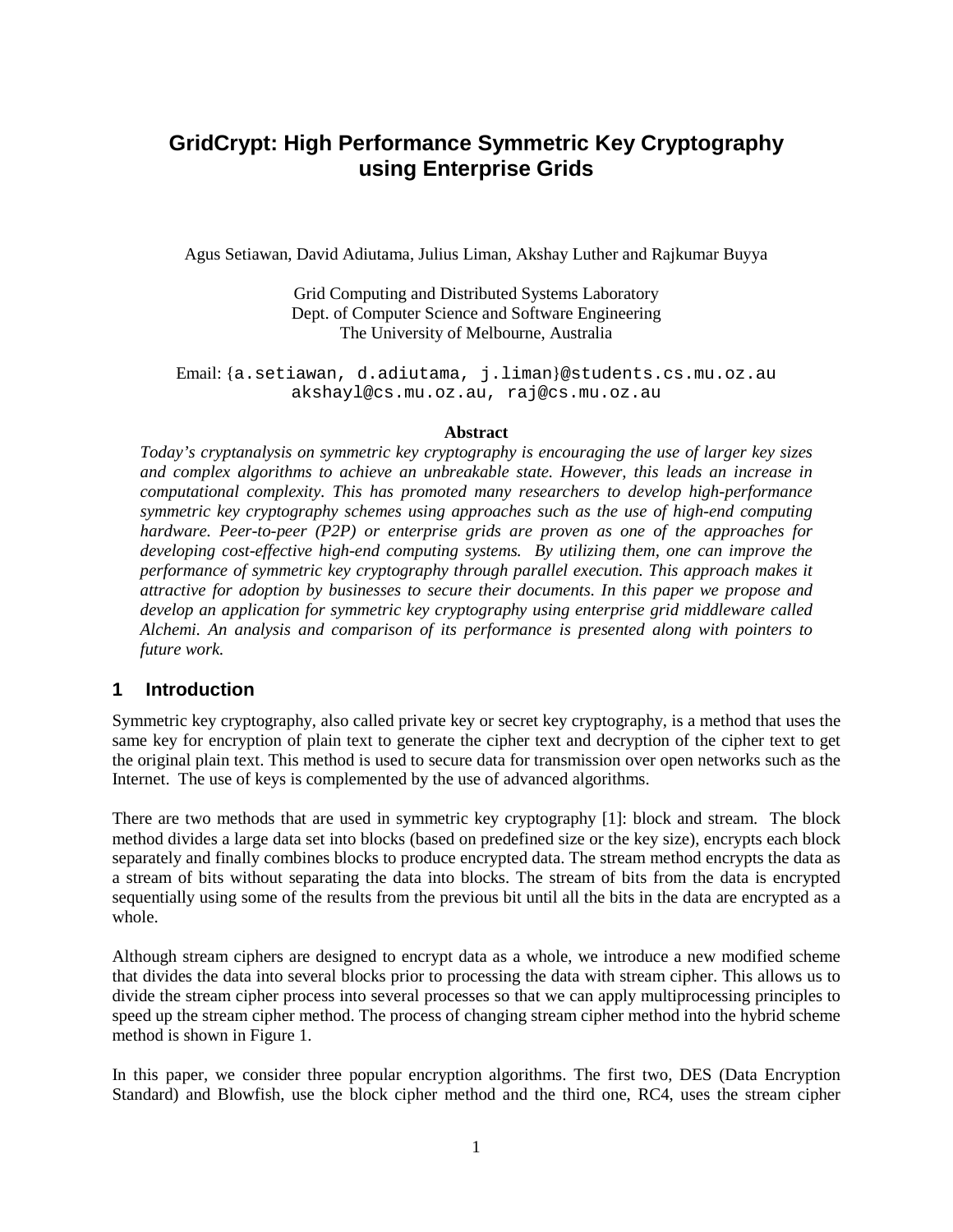method. The similarity of these encryption algorithms is that they initialise an S-Box for use in the encryption process derived from the key used for encryption [2]. During decryption, the same key is used to generate an S-Box to decrypt the cipher data.



#### **Figure 1.** Modified stream cipher

## **1.1 DES/3DES Encryption**

DES was developed at IBM in 1977 and endorsed by the U.S. Department of Defense as an official standard and forms the basis not only for the Automatic Teller Machines (ATM) PIN authentication but a variant is also utilized in UNIX password encryption [5]. DES applies a symmetric 56-bit key to each 64 bit block of data. The process can run in several modes and involves 16 rounds or operations [7].

Due to recent advances in computer technology, some experts no longer consider DES secure against all attacks; since then Triple-DES (3DES) has emerged as a stronger method. Using standard DES encryption, Triple-DES encrypts data three times and uses a different key for at least one of the three passes giving it a cumulative key size of 112-168 bits [5]. If we consider a triple length key to consist of three 56-bit keys K1, K2, K3 then encryption is as follows: encrypt with K1, decrypt with K2, encrypt with K3. Decryption is the reverse process: decrypt with K3, encrypt with K2, decrypt with K1 [6]. Since there is some concern that the encryption algorithm will remain relatively unbreakable, NIST has indicated DES will not be recertified as a standard and submissions for its replacement are being accepted. The next standard will be known as the Advanced Encryption Standard (AES) [7].

### **1.2 Blowfish Encryption**

Blowfish is an encryption algorithm that can be used as a replacement for the DES or IDEA algorithms. It is a symmetric (that is, a secret or private key) 64-bit block cipher that uses a variable-length key, from 32 bits to 448 bits, making it useful for both domestic and exportable use. (The U.S. government forbids the exportation of encryption software using keys larger than 40 bits except in special cases.) Blowfish was designed in 1993 by Bruce Schneier as an alternative to existing encryption algorithms. Designed with 32-bit instruction processors in mind, it is significantly faster than DES. Since its origin, it has been analyzed considerably. Blowfish is unpatented, license-free, and available free for all uses [9].

Blowfish encrypts data in 8-byte blocks. The algorithm consists of two parts: a key-expansion part and a data-encryption part. Key expansion converts a variable-length key of at most 56 bytes (448 bits) into several subkey arrays totaling 4168 bytes. Blowfish has 16 rounds. Each round consists of a keydependent permutation, and a key and data-dependent substitution. All operations are XORs and additions on 32-bit words. The only additional operations are four indexed array data lookups per round [8].

### **1.3 RC4 encryption**

An alleged implementation of RC4 (Ron's Code #4) was posted September 13, 1994 anonymously on the Internet newsgroup sci.crypt{rc4} without permission or verification from Ron Rivest, co-inventor of the RSA Scheme [10].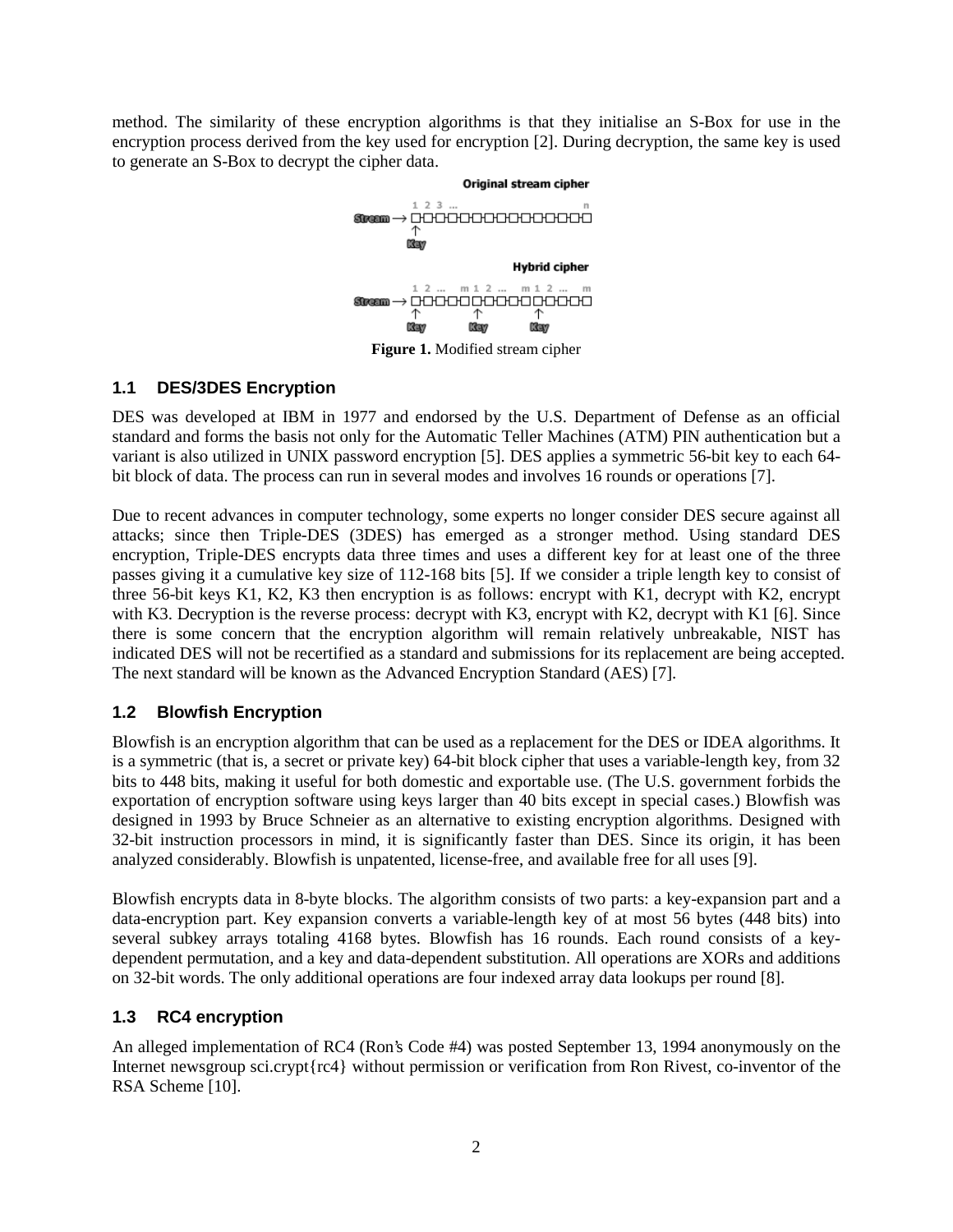RC4 is used in a number of commercial systems like Lotus Notes and Netscape. It is a cipher with a key size of up to 2048 bits (256 bytes), which on the brief examination given it over the past year or so seems to be a relatively fast and strong cipher [5].

RC4 is a shared key stream cipher algorithm, which requires a secure exchange of a shared key that is outside the specification. The algorithm is used identically for encryption and decryption as the data stream is simply XORed with the generated random key sequence. The algorithm is serial as it requires successive exchanges of state entries based on the key sequence. Hence implementations can be very computationally intensive. This encryption algorithm is used by standards such as IEEE 802.11 within WEP (Wireless Encryption Protocol) using a 40 and 128-bit keys [11].

## **2 Alchemi**

Alchemi [12] is a .NET based grid computing framework developed at the University of Melbourne. It is an open source project which provides middleware for creating an enterprise grid computing environment by harnessing Windows machines. Alchemi supports multithreaded parallel operation in a manner similar to threading in Java or C#, but with their execution on distributed resources. The parallelism is realised at thread level and the programmer has to identify functions to be parallelized and implement them in the form of threads. Currently, inter-thread communication is not supported, so threads must be independent.



**Figure 2.** Alchemi's main components

A deployment scheme for Alchemi is shown in Figure 2**.** Its main components are manager and executor that support a master-worker parallel model. Alchemi has a number of features that ease the process of setting up of a grid environment in an enterprise. The executors can be setup in dedicated or nondedicated mode on employees' desktop computers. In non-dedicated mode, Alchemi has no impact on the workstation as far as the user is concerned. The Alchemi manager also requires a Microsoft SQL Server instance, which is available in most companies.

## **3 Design and Architecture**

Alchemi provides a Software Development Kit (SDK) that can be used by developers to develop grid applications. The SDK includes a Dynamic Link Library (DLL) that supports object oriented programming model for multithreaded applications. Currently, Alchemi only supports completely parallel threads and does not support inter-thread communication. This affects the design of parallelism in our symmetric key cryptography implementation. While this does not affect the parallelization of block cipher method (Section 3.1), we have to use the hybrid scheme discussed above for the stream cipher method.

The architecture of GridCrypt is shown in Figure 3. Our .NET application interacts with Alchemi to enhance the symmetric key cryptography performance. In this application we have developed three main classes. The first class (GridCryptForm) is the interface to control and monitor the progress of the encryption and connection with Alchemi manager. The second class (ConfigurationForm) is the form that can be used to configure the number of threads to be submitted and specify the location of the Alchemi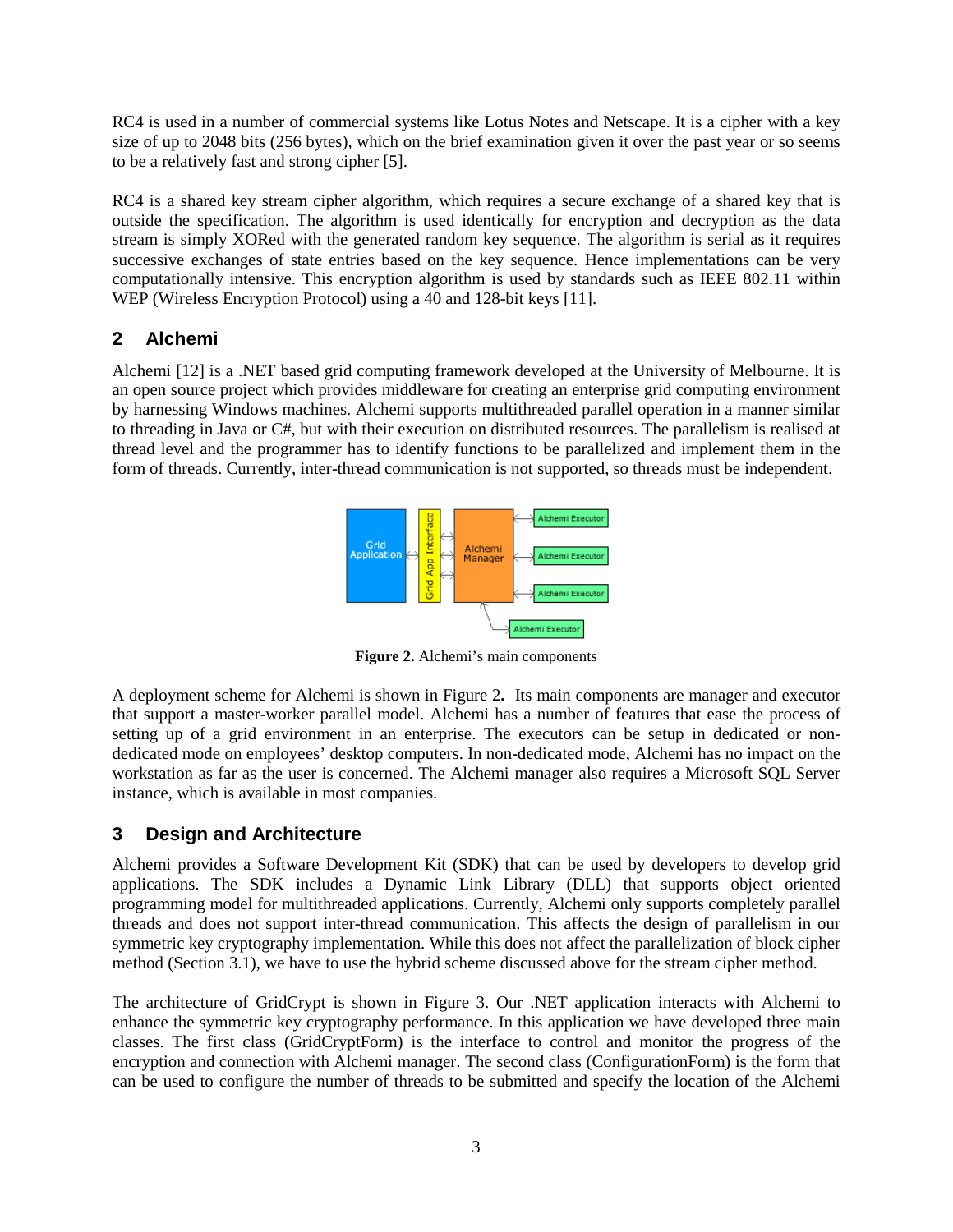manager. The last class (GridCryptThread) is the thread class that is run under Alchemi and it uses the algorithm classes.



**Figure 3.** GridCrypt Architecture

### **3.1 Multithreading Symmetric key Cryptography**

In our design of multithreaded symmetric key cryptography, parallelization is being carried to process the data that need to be encrypted. We use the Task-Farming (master-slave) model for execution and principles of SPMD (Single Program Multiple Data) model for application parallelisation. The effect of this parallelization method is that we have to find a way to divide the files into several blocks so that the process can be done in parallel on each block of data.



**Figure 4.** GridCrypt flow of process.

We divide the raw file into several blocks based on the configuration form. An analysis of the three algorithms reveals that the size of the block to be able to run each encryption algorithm should be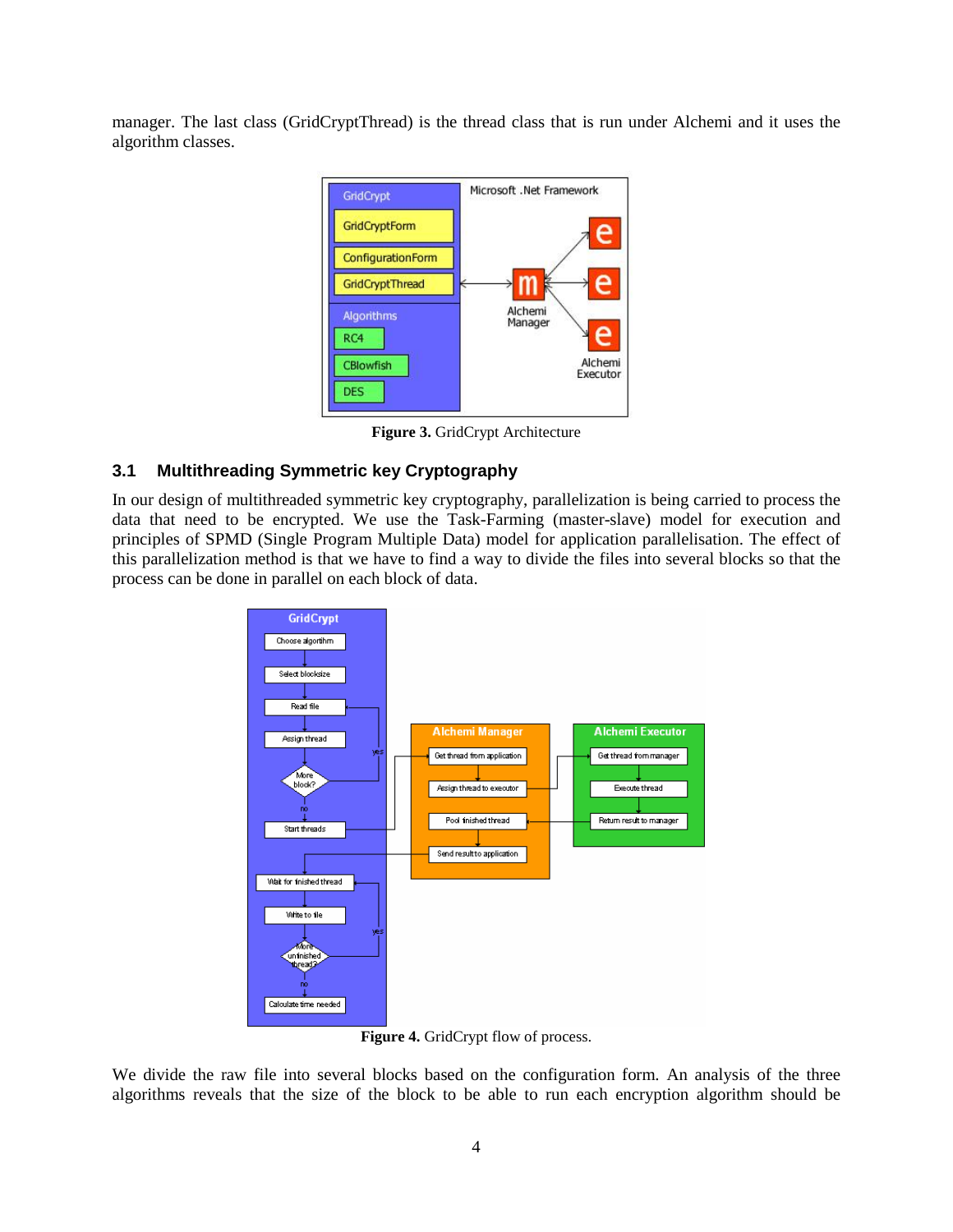divisible by 8. This is because in the DES and Blowfish algorithm the encryption was done 64 bit (8 byte) at a time, so if the block is not divisible by 8 the encryption algorithm that we implement will simply pad the block so that it will be divisible by 8. The padding is carried our on the last block of the file.

The pseudo code of the multithread encryption process is shown in Appendix A. The follow of GridCrypt program is shown in Figure 4. It separates the input file into several parts in order to parallelise the encryption process. After the separation of the input file, each part of the file (block) is assigned to thread including the last block whose size is the remainder of the predefined block size. The file separation process is done by reading the file sequentially according to the block size. After the threads return with the encrypted result, GridCrypt writes the encrypted data to a random access file according to the index that is carried within the thread.

## **4 Performance Evaluation**

The user interface of GridCrypt is shown in Figure 5; it displays an instance of the application during DES encryption on a large file. The GridCrypt program monitors each of the threads it sends to the Alchemi manager. In the figure, we can see the monitoring panel at the bottom portion of the user interface. The blue circle indicates the thread that has been submitted and has finished while the grey circle indicates a thread that has been submitted to Alchemi manager but has not returned. The red circles shows which threads are currently doing write process to the random access file. A custom configuration form is used to specify the block size. Note that larger the block size configuration for the file split process means lesser number of work units.

| GridCrypt v1.0                                                                     |               |
|------------------------------------------------------------------------------------|---------------|
| Tools Help<br>File                                                                 |               |
| GridCrypt v1.0<br>Alchemi-based Encryption Tools                                   |               |
| C:\Documents and Settings\aguss\My Documents\CT150s<br>Input file:                 | Browse        |
| C:\Documents and Settings\aguss\My Documents\CT150s<br>Output file:                | <b>Browse</b> |
| <b>xxxxxxxxx</b><br>Password:                                                      |               |
| C BLOWFISH C DES<br>Encryption Algorithm:<br>$C$ BC4<br>Encrypt<br>Decrypt<br>Info |               |
| Start executing<br>54% done                                                        |               |
| m<br>角角角角<br>m                                                                     |               |

**Figure 5.** GridCrypt at runtime.

### **4.1 Runtime Comparison**

We have done a runtime comparison for the GridCrypt application using 4 executor nodes each with the same specification of Pentium IV 2400 MHz processor and 512 MB of memory and running Windows 2000 Professional operating system. All these nodes were interconnected over a shared student laboratory LAN network of 100 Mbps. The Alchemi manager was installed on a separate computer together with SQL Server 2000. A separate user machine was used to initiate the execution of the GridCrypt application. We monitored the CPU usage and the threads execution details using the Alchemi console (see Figure 6).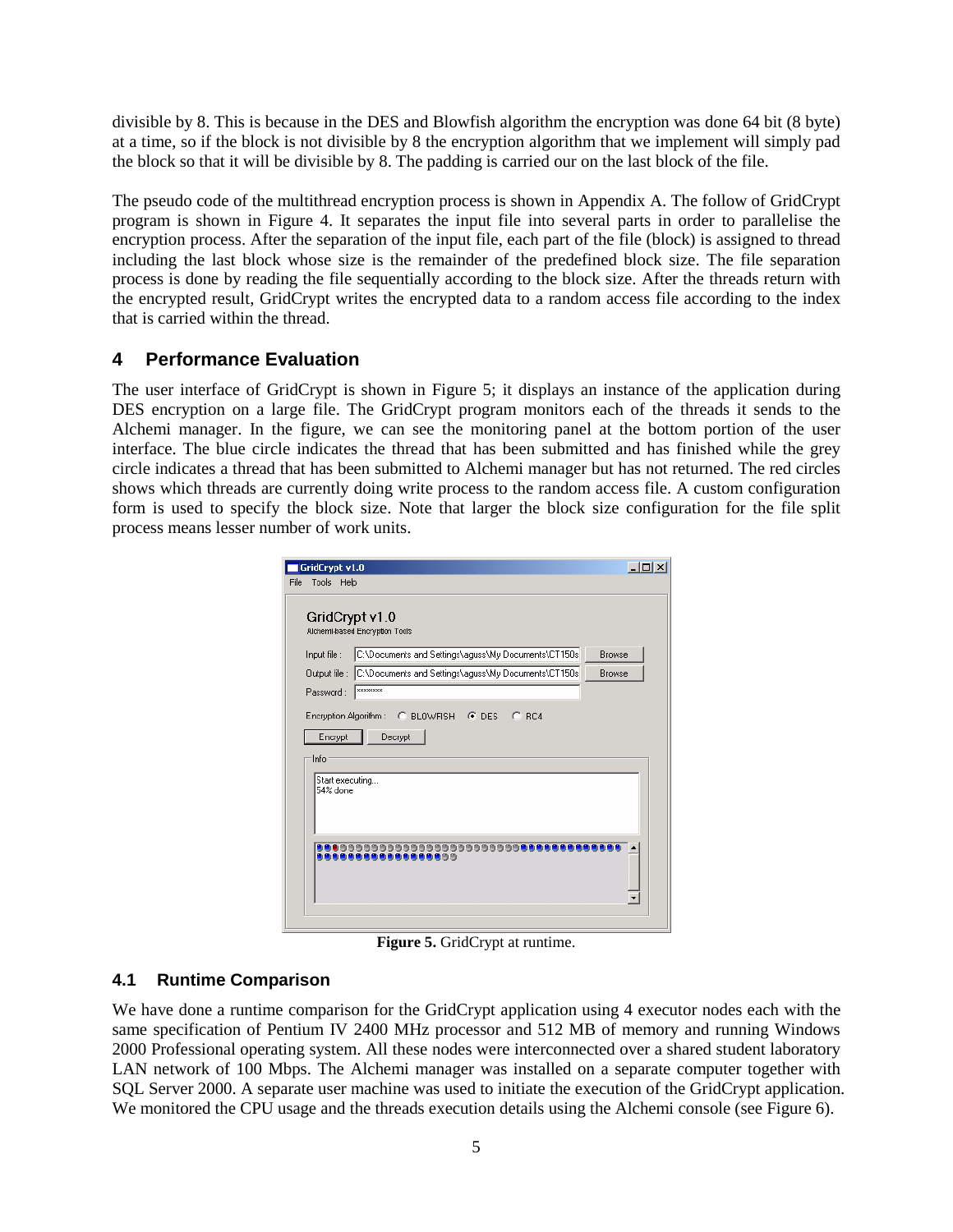

**Figure 6.** Alchemi performance while running 12 executors.

The encryption experiments were conducted on files of size 55 MB and 110 MB with 10 Mb block size, which lead to the creation of 6 and 11 work units respectively. For each file the encryption was carried on 1, 2, and 4 executor nodes. The performance results of these experiments are shown in Figure 7.



**Figure 7.** Performance improvement for 55 MB and 110 MB file size with 10MB block size.

We also carried out experiments for a file of size 55MB with block size of 1MB on 1, 2, 4, 8, and 12 executor nodes. This scenario led to the creation of 55 work units. The configuration of executor nodes was similar to the above experiments and performance results are shown in Figure 8.



**Figure 8.** Performance for 55 MB file size with 1MB block size.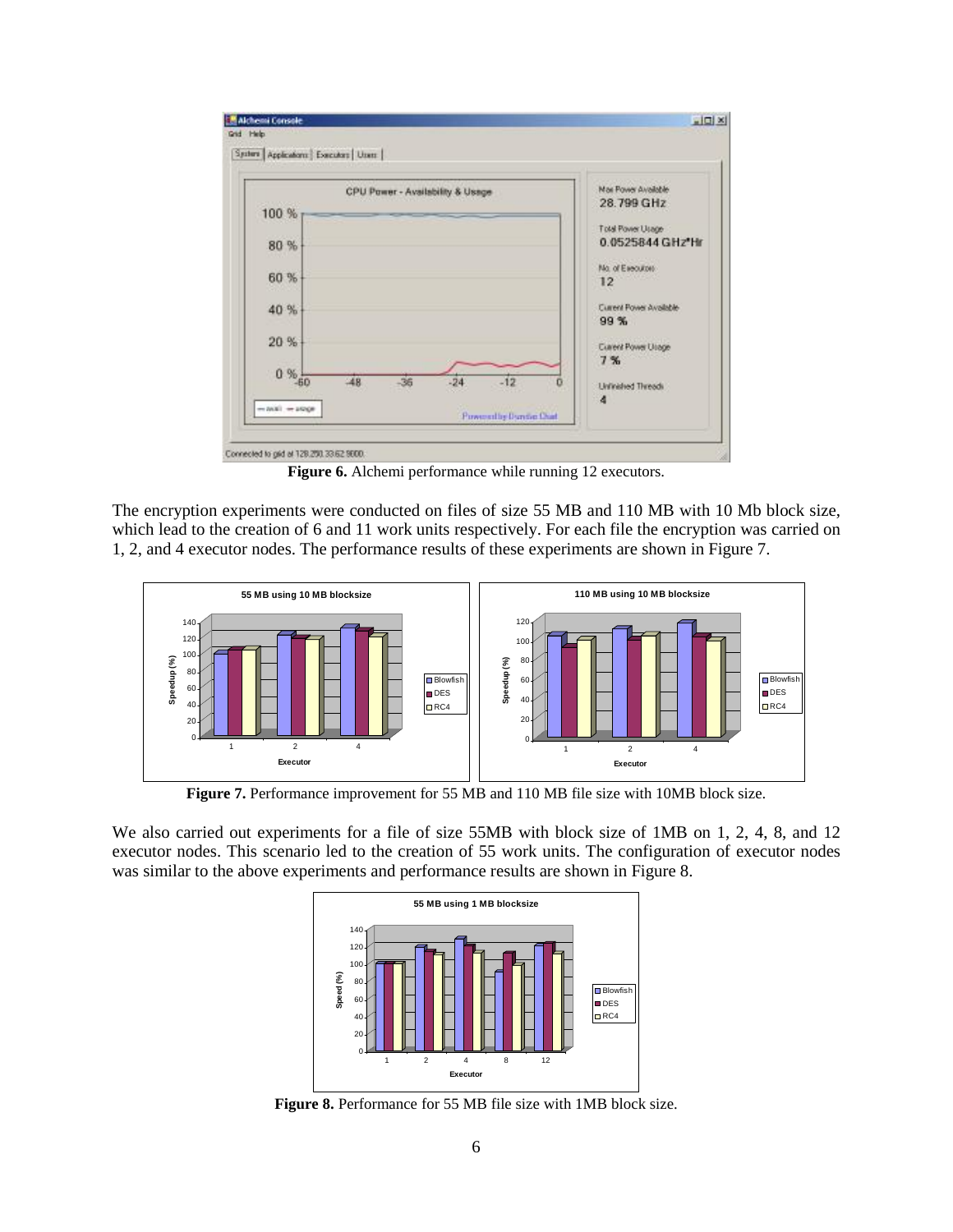In all experiments, there was a reasonable performance improvement when 2 and 4 executors were used - roughly 120% and 130% respectively. This gain is not linear; a similar phenomenon is also observed in [14]. Although there was a reasonable performance improvement when up to 4 executors were used, there was drop in performance gain when number of executors was increased as show in Figure 8. This is due to various overhead factors including (a) involvement of large datasets with low computation to communication ratio, (b) existence of serial processing component (file splitting and collating results), (c) the use of slow and shared network, and (d) the overhead of the distributed execution environment (e.g., distribution of executable, initiation of execution on a remote node, and management of threads).

A file copy test between two computers in the network for 110 MB file took an average of 20 seconds, which indicates effective usable bandwidth of 5.5 MB/sec. in our shared student laboratory network. Considering the data transfer between the GridCrypt application and executor nodes is via the Alchemi manager, data for each work unit has to travel across the network 4 times. Thus, the file transfer overhead alone contributes about 60-70% of the processing time in this experiment. The use of a faster network such as Gigabit Ethernet and faster storage systems will help minimize the overhead. In addition, although this overhead can be approximately halved by bypassing the manager and transferring date files between the user host and executors directly, it violates the current Alchemi security model.

## **5 Related Works**

One of the approaches to increase the performance of symmetric key cryptography was carried by *Praveen Dongara and T. N. Vijaykumar* [3]. They were implementing Interleaved Cipher Block Chaining method on Symmetric Multiprocessors. This is the case where the effort to improve symmetric key cryptography is focused on the algorithm and hardware. Another related effort carried out by *Jerome Burke, John McDonald* and *Todd Austin* [4] adds instruction set support for fast substitutions, general permutations, rotates, and modular arithmetic. Their experiment has shown overall speedup to the symmetric key cryptography. While these two approaches also enhance the performance of symmetric key cryptography, our approach is scalable and cost-effective due to the use of a commodity-based highperformance computing platform.

## **6 Conclusion**

While the performance of enterprise grid symmetric key cryptography that was implemented using Alchemi shows an increase over the single processor version of the symmetric key cryptography, the performance improvement is limited by the I/O and communication overhead. The use of high performance networks can enhance performance. Another way increase performance to transfer the data directly between the user host and executors. However, it violates the current Alchemi security model and requires enhancement of Alchemi security to support rights delegation.

## **References**

- [1] Wikipedia. Symmetric key algorithm. Updated March 10, 2004. http://en.wikipedia.org/wiki/Symmetric\_key\_algorithm (June 11, 2004)
- [2] W. Stallings. *Cryptography and Network Security: Principles and Practice*, 3rd Edition. Prentice Hall, New Jersey, USA, 2003.
- [3] Praveen Dongara, T. N. Vijaykumar. *Accelerating Private-key cryptography via Multithreading on Symmetric Multiprocessors*. In Proceedings of the IEEE International Symposium on Performance Analysis of Systems and Software (ISPASS), March 2003.
- [4] Jerome Burke, John McDonald, Todd Austin. Architectural Support for Fast Symmetric-Key Cryptography. Advanced Computer Architecture Laboratory University of Michigan.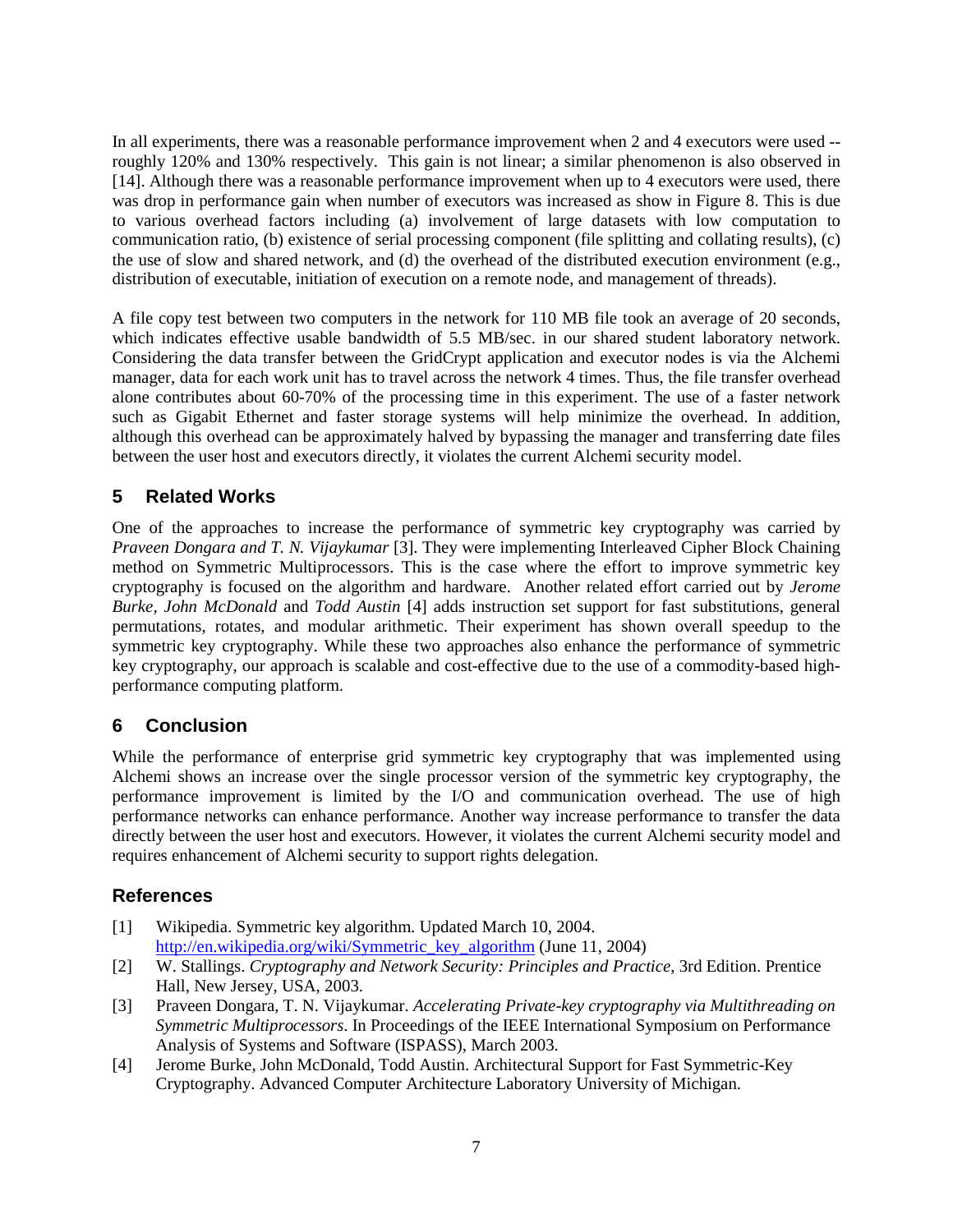- [5] MyCrypto.net. Encryption Algorithms. http://www.mycrypto.net/encryption/crypto\_algorithms.html (June 11, 2004)
- [6] CryptographyWorld.com. The Cryptography Guide: Triple DES. http://www.cryptographyworld.com/des.htm (June 11, 2004)
- [7] searchSecurity.com. Data Encryption Standard. http://searchsecurity.techtarget.com/sDefinition/0,,sid14\_gci213893,00.html (June 11, 2004)
- [8] B. Schneier. The Blowfish Encryption Algorithm -- One Year Later. http://www.schneier.com/paper-blowfish-oneyear.html (June 11, 2004)
- [9] searchSecurity.com. BlowFish. http://searchsecurity.techtarget.com/sDefinition/0,,sid14\_gci213676,00.html (June 11, 2004)
- [10] R. J. Jenkins Jr. ISAAC and RC4. http://burtleburtle.net/bob/rand/isaac.html (June 11, 2004)
- [11] VOCALTechnologies, Ltd. RC4 Encryption Algorithm. http://www.vocal.com/RC4.html?glad (June 11, 2004)
- [12] Akshay Luther, Rajkumar Buyya, Rajiv Ranjan, and Srikumar Venugopal, Alchemi: A .NET-based Desktop Grid Computing Framework, *High Performance Computing: Paradigm and Infrastructure*, Laurence Yang and Minyi Guo (editors), Wiley Press, New Jersey, USA. Fall 2004. (in print)
- [13] Wei-Meng Lee. Creating Stealthy Software with the .NET Cryptography Classes. Hardcore Visual Studio .Net.

http://msdn.microsoft.com/library/default.asp?url=/library/en-us/dnhcvs03/html/vs03l1.asp

[14] Daniel M. Pressel. Scalability vs. Performance. U.S. Army Research Laboratory Aberdeen Proving Ground, MD 21005-5066.

http://www.hpcmo.hpc.mil/Htdocs/UGC/UGC00/paper/daniel\_pressel\_scale\_paper.pdf

**Appendix A:** Pseudo code for multithreaded symmetric key cryptography.

```
/* initialize alchemi grid engine */
InitializeGrid ();
…
/* prepare for reading file */
inFile = new FileStream (inputFileName, FileMode.Open, FileAccess.Read);
binaryReader = new BinaryReader (inFile);
inFile.Seek (0, SeekOrigin.Begin);
…
/* prepare the output file */
outFile = new System.IO.FileStream (outputFileName, System.IO.FileMode.Truncate,
           System.IO.FileAccess.Write);
binaryWriter = new BinaryWriter (outFile);
…
/* determine number of block */
int blockCount = (int) (fileSizeIn / BLOCKSIZE) + 1;
…
/* determine last block size */
int lastBlockSize = (int) fileSizeIn % BLOCKSIZE;
…
/* initialize crypto engine */
myEngine = new Crypto (password);
…
/* create gridcrypt threads, loop from block 1 to n-1 */
for (int i=0; i < blockCount-1; i++){
       /* read n size file */
       buffer = binaryReader.ReadBytes (BLOCKSIZE);
       /* create one block */
       blocks[i] = new FileBlock (i, buffer);
       /* create gridcrypt thread based on algorithm chosen*/
       GridCryptThread myGCT1 = null;
```